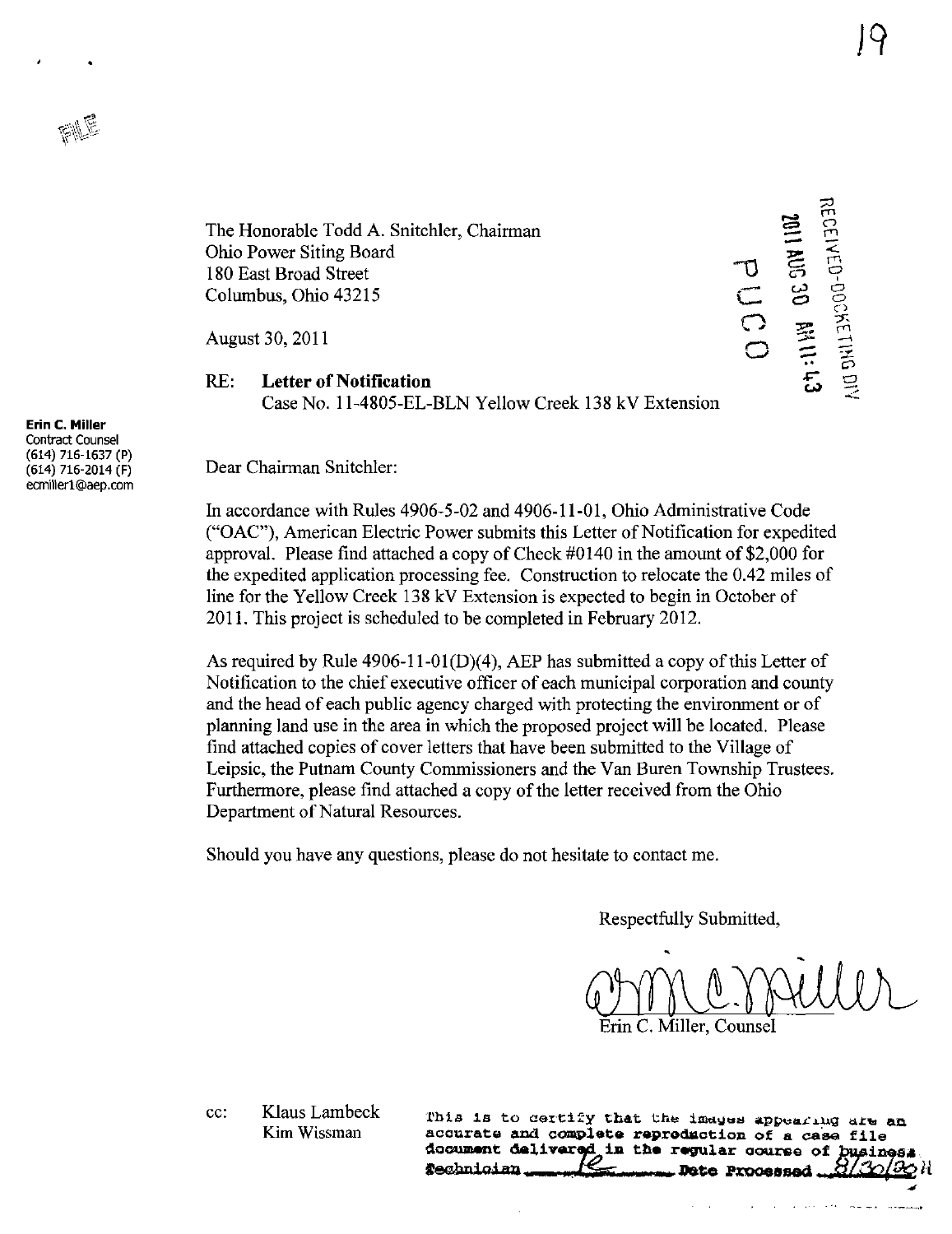# Letter of Notification

 $\sim$ 

for the

# Yellow Creek 138 kV Extension

Case No. 11-4805-EL-BLN

Submitted by

# American Electric Power

to

# The State of Ohio Power Siting Board

August 2011

 $\frac{1}{\sqrt{2}}$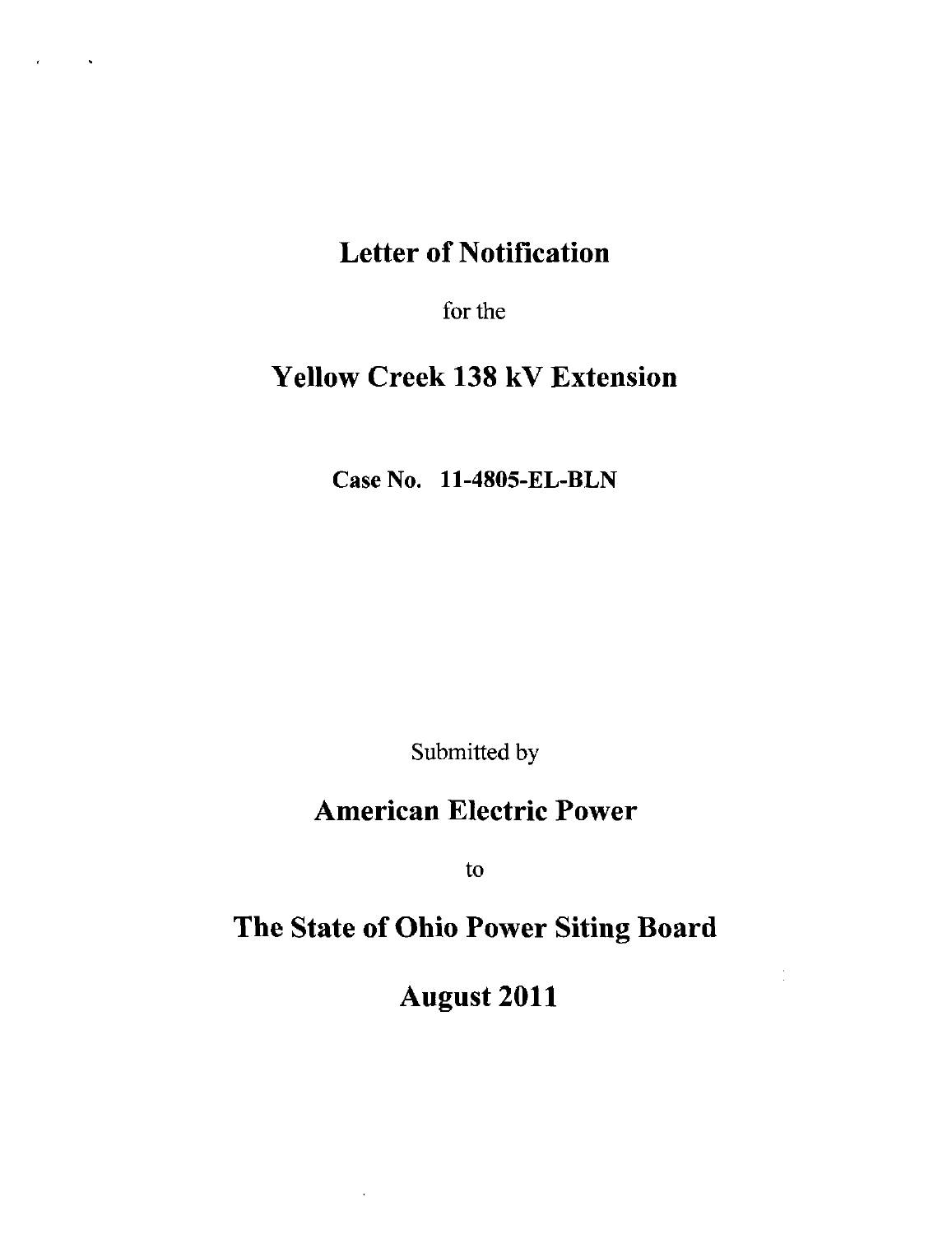# Letter of Notification

In accordance with Ohio Administrative Code Section 4906-11-01 Letter of Notification. American Electric Power dba Ohio TRANSCO submits the following information:

## 4906-11-01 (B) General Information

 $\ddot{\phantom{1}}$ 

#### $4906-11-01$  (B)  $(1)$  Project Name and Reference Number

The name of this project is the Yellow Creek 138 kV Extension. This project is not identified in Ohio Power and Columbus Southem Power Company's latest Long-Term Forecast. This project was not known at the time the long term forecast was prepared.

### $4906-11-01$  (B) (1) Description of the Project

This project consists of installing 0,42 miles of the new double circuit steel structures on the Yellow Creek 138kV Extension for PRO-TEC Coating Company located in Leipsic, Ohio. In total, there will be 10 structures installed. One (1) existing single circuit steel deadend will be replaced with a one pole double circuit steel deadend, seven (7) steel double circuit tangents, (1) two pole steel double circuit running comer, and one (1) steel two pole deadend will be constructed. All tangents are direct embedded. The deadend and running comer structures will have pier foundations. The transmission line will be 138kV with 34.5kV underbuild. This project is on land owned by PRO-TEC Coating Company.

#### 4906-11-01 (B) (1) Reason the Project Meets Letter of Notification Requirements

This project meets the requirements for a Letter of Notification because the extent of this project is defined by Item  $(1)$  (e) of the Appendix A  $\alpha$ Application Requirement Matrix for Electric Power Transmission Lines". This project consists of rerouting a line, which is greater than 125 kV, but less than 300 kV, and is not greater than two (2) miles in length.

#### $4906-11-01$  (B) (2) Need for the Project

PRO-TEC Coating Company has requested a need for 138kV service with backup 34.5kV service due to the expansion of their facilities. This project will extend

Page I of 6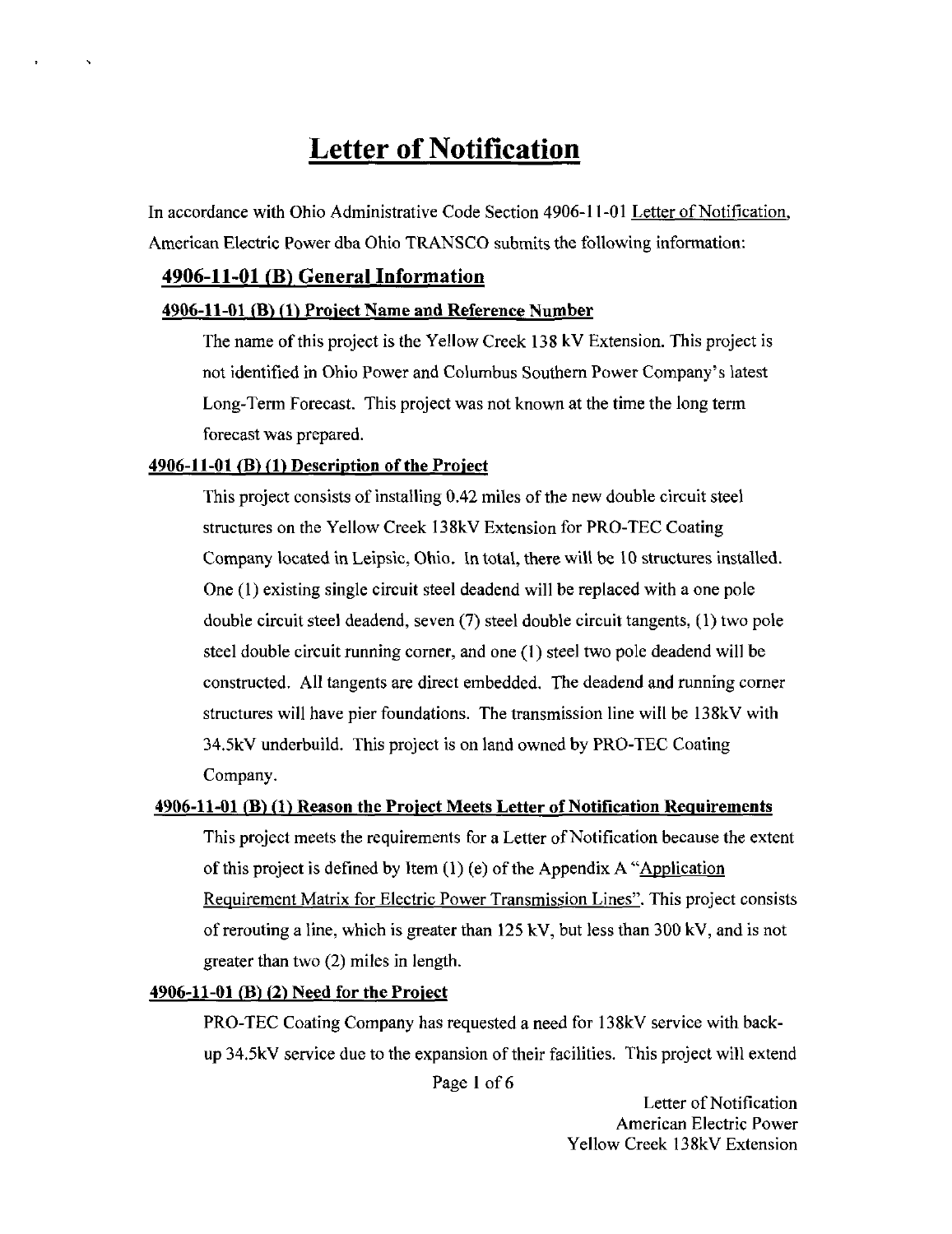the East Leipsic-East Lima l38kV circuit to the new 138kV/12kV distribution station being built to serve PRO-TEC.

## 4906-11-01 (B) (3) Proiect Location Relative to Existing or Proposed Lines

The location of this project is shown on Maps I and 2. Map 1 is the project area on a USGS map of the area with existing transmission lines. Map 2 is a detailed location map of PRO-TEC Coating Company's property,

## 4906-11-01 (B) (41 Alternatives Considered

 $\hat{\mathbf{r}}$ 

No alternative locations were considered. PRO-TEC Coating Company specified the location of the distribution station. Pole locations were picked to reduce conflicts with the ongoing construction and PRO-TEC's daily business activities.

## 4906-11-01 (B) (5) Anticipated Construction Schedule

Construction to relocate the 0.42 miles of line is expected to begin in October of 2011. This project is scheduled to be completed in February 2012,

## 4906-11-01 (B) (6) Maps Depicting Proiect Location

Two (2) maps, Maps 2 and 3 have been prepared to show the project location. Map 2, PRO-TEC's property, is a detailed view of the project area. Map 3, Ohio map, shows the project area in relation to Columbus, Ohio, To visit the proposed line, take US Route 23 North out of Columbus, OH. US Route 23 North turns into Ohio 15 West. Follow OH-15 West as it merges with Interstate 75 North toward Findlay, Ohio. Take exit 159 for OH-15 West/Highway 224. Turn right onto OH-186 North then left onto OH-613 West. Turn right onto County Road 5. The proposed line will be on the left approximately 1.5 miles. The project area is an active construction zone. Please make appropriate arrangements before entering PRO-TEC Coating Company's property.

## 4906-11-01 (B) (7) Property Easements

The project will be located on new easements obtained by American Electric Power. No other additional right-of-way rights are required. The names and addresses of those owners are listed below: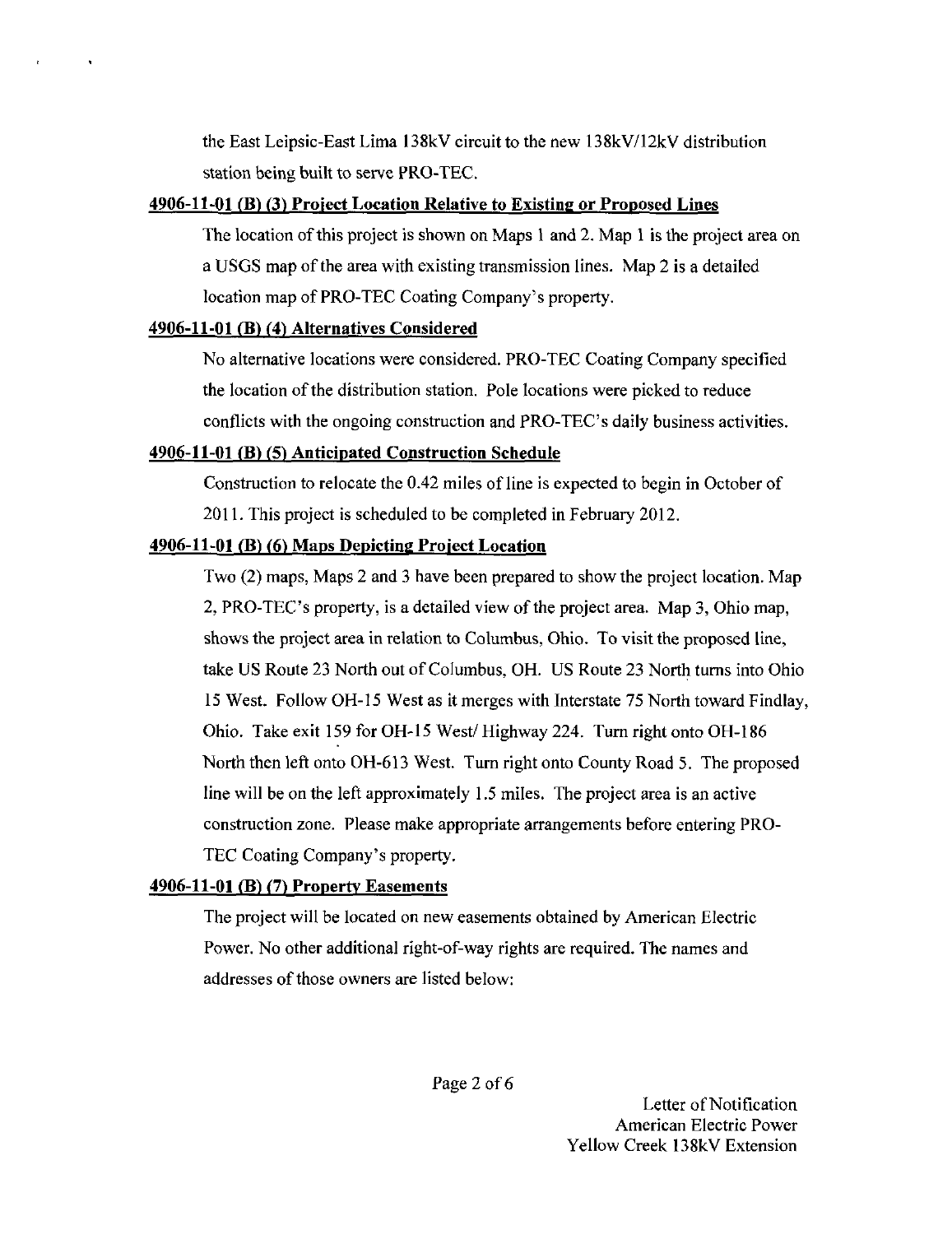PRO-TEC Coating Company 5000 County Road #5 Leipsic, OH 45856

# 4906-11-01 (C) Technical Features of the Project

## 4906-11-01 (C) (1) Description of Technical Features

The proposed line will be designed for and operated at 138 kV. Figure 1 shows the typical steel pole tangent structure that is to be installed. Figure 2 shows the typical two pole steel structure that is to be installed. Three (3) 1,033.5 kcmil ACSR 54/7 conductors and one (1)7 Number 8 alumoweld shield wire will be installed and supported by the new structures,

# 4906-11-01  $(C)$  (1) Number and Type of Structures

Seven (7) single steel pole tangent structures (Figure 1), one (1) single pole steel deadend, one (I) steel two pole deadend structure (Figure 2), and one (1) steel two pole running angle structure are to be installed.

# 4906-11-01 (C) (1) Right of Way and Land Requirements

The relocated line will be constructed on land owned by PRO-TEC Coating Company. American Electric Power will obtain one (1) new easement from PRO-TEC Coating Company. No other land rights will be required.

# 4906-11-01 (C) (2) (a) Calculated Electric and Magnetic Field Levels

# Line Loadings & Rating

 $\ddot{\phantom{a}}$ 

| Line                         | <b>Normal Maximum</b><br><b>Emergency Line</b><br>Loading<br>Loading |        | <b>Winter Normal</b><br><b>Conductor Rating</b> |  |
|------------------------------|----------------------------------------------------------------------|--------|-------------------------------------------------|--|
|                              | (Amps)                                                               | (Amps) | (Amps)                                          |  |
| Yellow Creek 138kV Extension | 648                                                                  | 732    | 1569                                            |  |

The electrical and magnetic field levels for the proposed project were calculated for the conductor configuration that is to be used on this project. This configuration is shown in Figure 3.

Page 3 of 6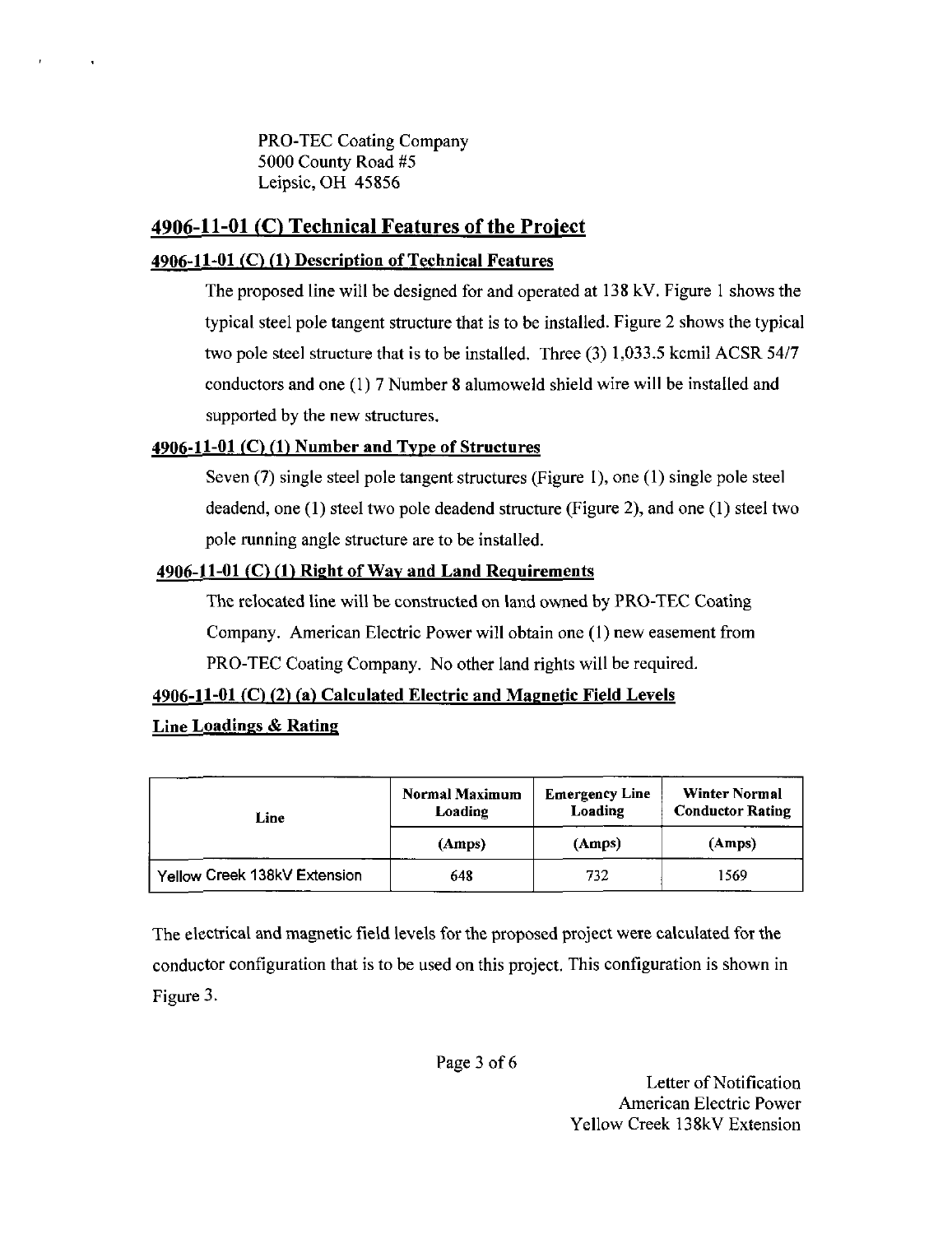|                                       | Electrical Field (kV/M) |                   | Magnetic Field (mG) |                   |  |  |
|---------------------------------------|-------------------------|-------------------|---------------------|-------------------|--|--|
| <b>Conductor Condition</b>            | Max Under<br>Line       | Edge of<br>R.O.W. | Max Under<br>Line   | Edge of<br>R.O.W. |  |  |
| Normal Maximum Loading                |                         |                   |                     |                   |  |  |
| Yellow Creek 138kV Extension          | 0.64                    | 0.21              | 5.30                | 3.40              |  |  |
| <b>Emergency Line Loading</b>         |                         |                   |                     |                   |  |  |
| Yellow Creek 138kV Extension          | 0.21                    | 0.64              | 5.90                | 3.70              |  |  |
| <b>Winter Normal Condition Rating</b> |                         |                   |                     |                   |  |  |
| Yellow Creek 138kV Extension          | 0.20                    | 0.68              | 13.20               | 6.20              |  |  |

## 4906-11-01 (C) (2) (b) Discussion of Design Alternatives

PRO-TEC Coating Company requested a structure design to minimize the width of right of way needed and to use the least number of poles as necessary. The electric and magnetic fields associated with these new structures are very similar to the existing structures in the area.

## 4906-11-01  $(C)$  (3) Estimated Capital Costs

 $\sim 100$ 

The following esfimated 2011 capital costs for the proposed project have been tabulated by the Federal Energy Regulatory Commission (FERC) Electric Plant Transmission Accounts:

| <b>FERC Accounts</b>                | <b>Estimated Capital Costs</b> |
|-------------------------------------|--------------------------------|
| 350 Land and Land Rights (R/W)      | \$0                            |
| 355 Poles and Fixtures              | \$313,256                      |
| 356 Overhead Conductors and Devices | \$105,409                      |
| Total                               | \$418,665                      |

## 4906-11-01 (D) Socioeconomic Data

#### 4906-11-01 (D) (1> Land Use and Population Density

This project is located in Van Buren Township, Village of Leipsic and Putnam County, Ohio. The immediate area surrounding the project is an active industrial

Page 4 of 6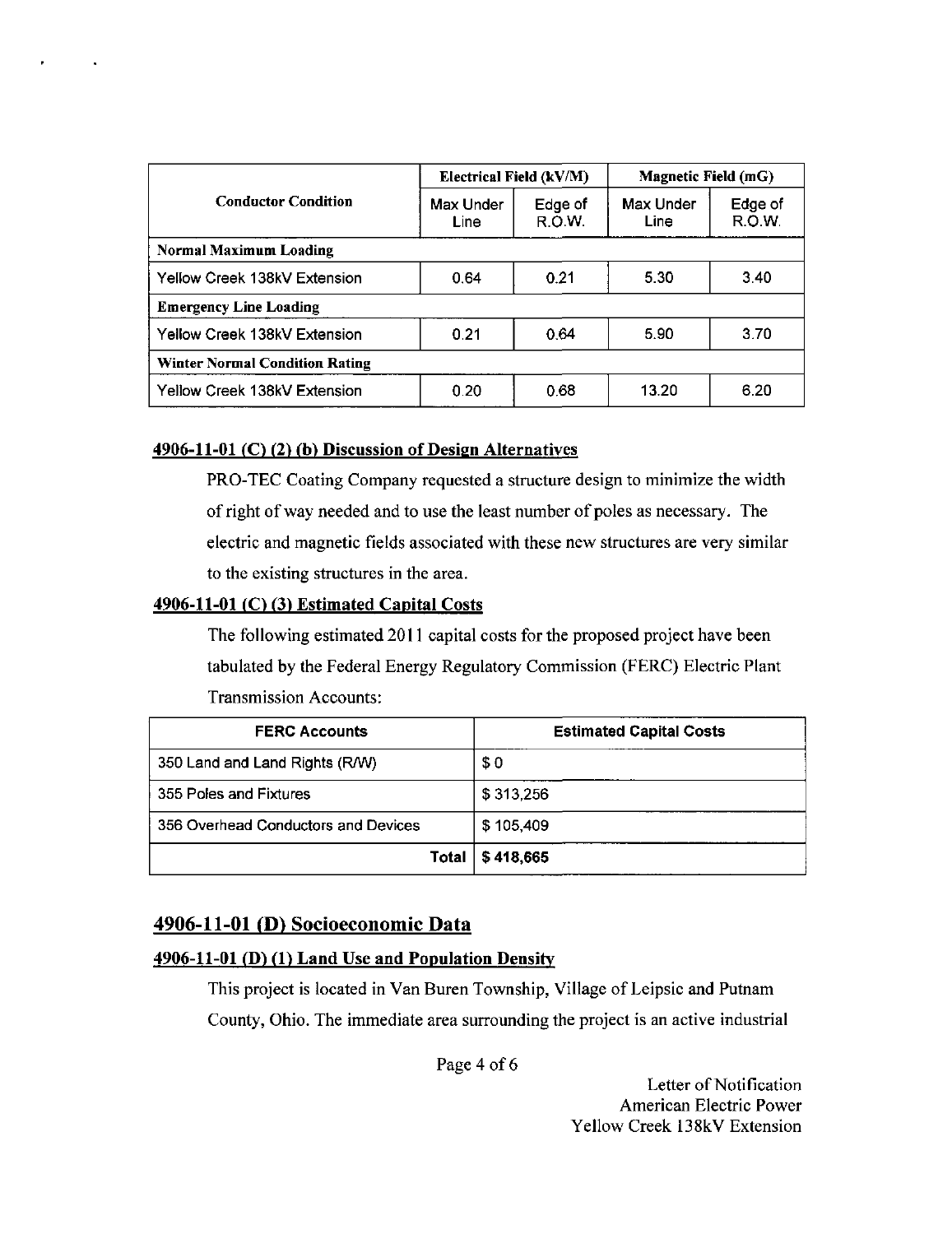area. It has been industrially developed or is currently being industrially developed. The project area (Putnam County, Ohio) has a population density of 71 people per square mile based upon 2009 census data.

### 4906-11-01 (D) (2) Location and Description of Existing Agricultural Districts

The proposed transmission line is not within any agricultural and/or within the limits of an Agricultural District as defined by Chapter 929 of the Ohio Revised Code.

### $4906-11-01$  (D) (3) Archaeological and Cultural Resources

 $\ddot{\phantom{a}}$ 

This project area is within an active industrial site that has already been disturbed. A search of the Ohio Historic Preservation Office (OHPO) National Register of Historic Places on-line databases was conducted and did not identity the existence of any historic sites within the project area. Properties on the OHPO database include all listings on the National Register of Historic Places as well as districts, sites, buildings, structures, and objects that are significant in American history, architecture, archeology, engineering and culture.

#### 4906-11-01 ( $\overline{D}$ ) (4) Local Officials to be Notified

Copies of this Letter of Notification have been sent to the Putnum County Commissioners, Trustees of Van Buren Township, and the Mayor of Leipsic, Ohio. Copies of these cover letters are attached.

### 4906-11-01 (D) (4) Public Information Program

This project is completely located on land owned by PRO-TEC Coating Company. Adjacent property owners will not be affected by this proposed project.

#### $4906-11-01$  (D) (5) Current or Pending Litigation

There is no litigation involving this project and none is expected.

## 4906-11-01 (D) (6) Local, State and Federal Requirements

This line will be designed, constructed and operated to meet or exceed the requirements of the National Electric Safety Code, AEP design standards and all applicable OSHA standards.

Page 5 of 6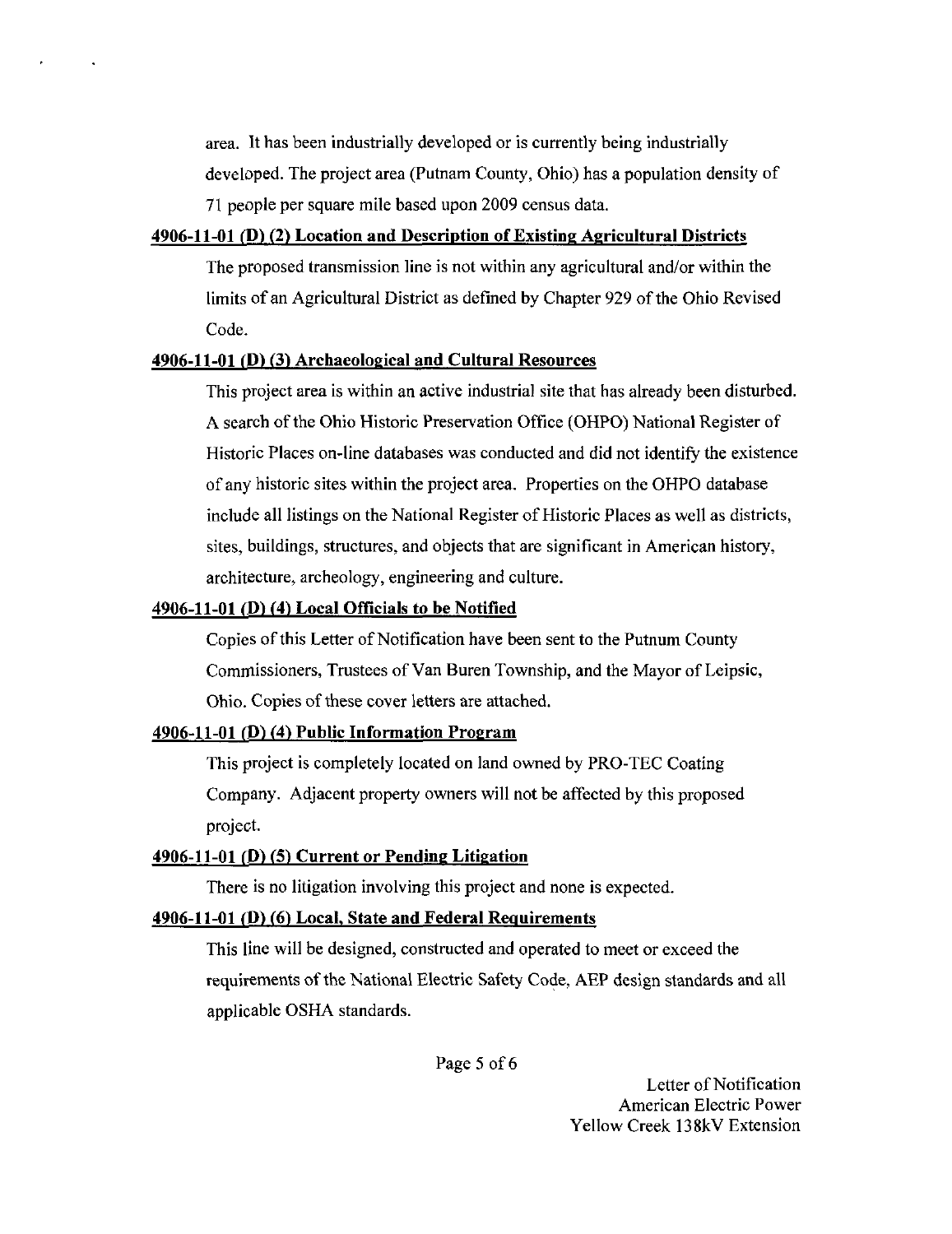# 4906-11-01 (E) Environmental

 $\sim$ 

## $4906-11-01$  (E) (1) Endangered or Threatened Species

The Ohio Department of Natural Resources was contacted regarding the presence of any endangered, threatened, or rare species that may be affected by this project. The O.D.N.R. responded and found no evidence or records of endangered / threatened species within the project area. A copy of their response is attached.

## 4906-11-01 (E) (2) Areas of Ecological Concern

The Ohio Department of Natural Resources was contacted regarding areas of ecological concern in the vicinity of the project. O.D.N.R. did not find any areas of ecological concem in their records. A copy of their response is attached.

## $4906-11-01$  (E) (3) Additional Information

There are no unusual conditions that will result in significant environmental or social impacts from the installation and operation of this new 138 kV transmission line project.

Page 6 of 6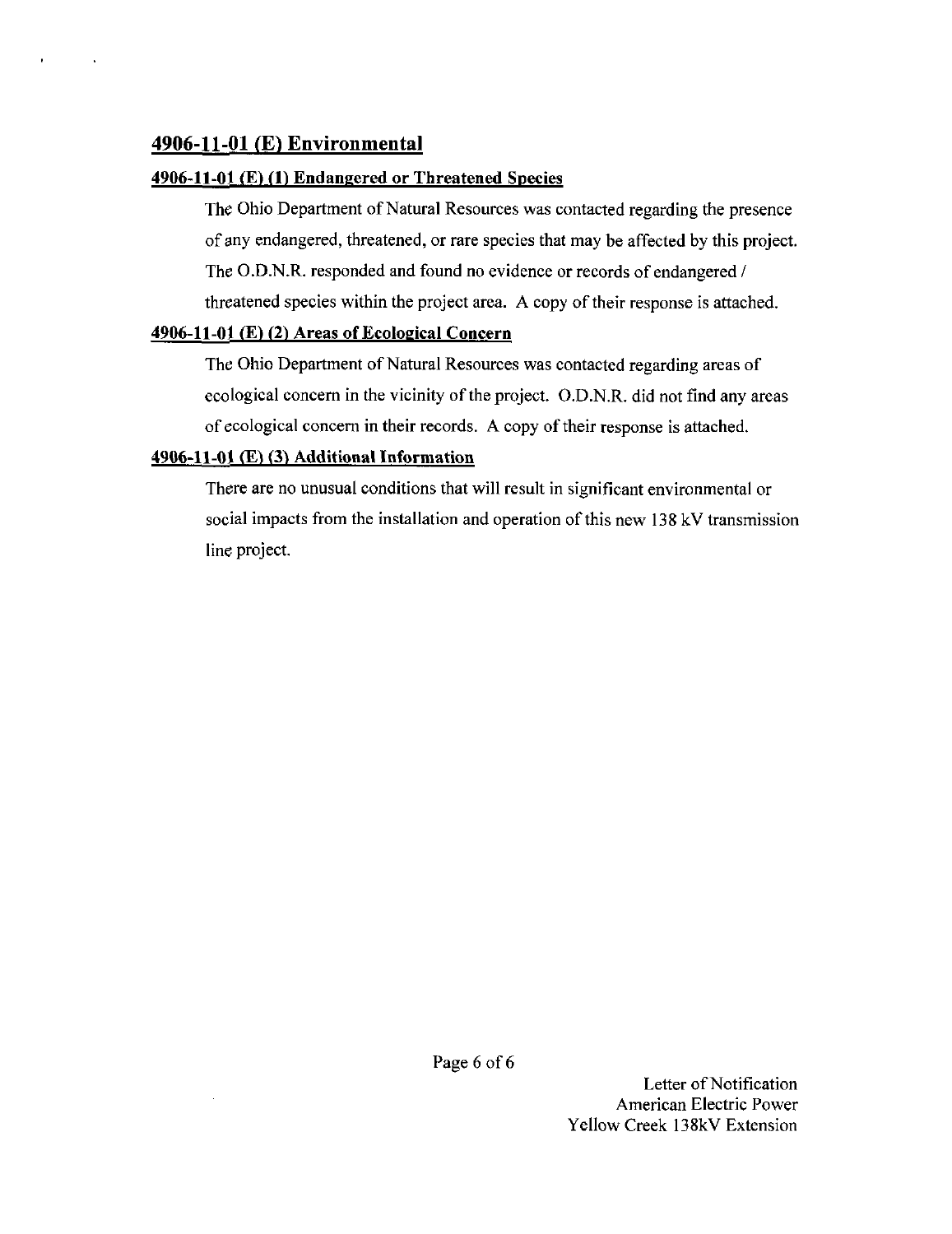Appendix

 $\mathcal{L}^{\text{max}}_{\text{max}}$  and  $\mathcal{L}^{\text{max}}_{\text{max}}$ 

 $\mathcal{F}^{\mathcal{F}}_{\mathcal{F}}$  and  $\mathcal{F}^{\mathcal{F}}_{\mathcal{F}}$  and  $\mathcal{F}^{\mathcal{F}}_{\mathcal{F}}$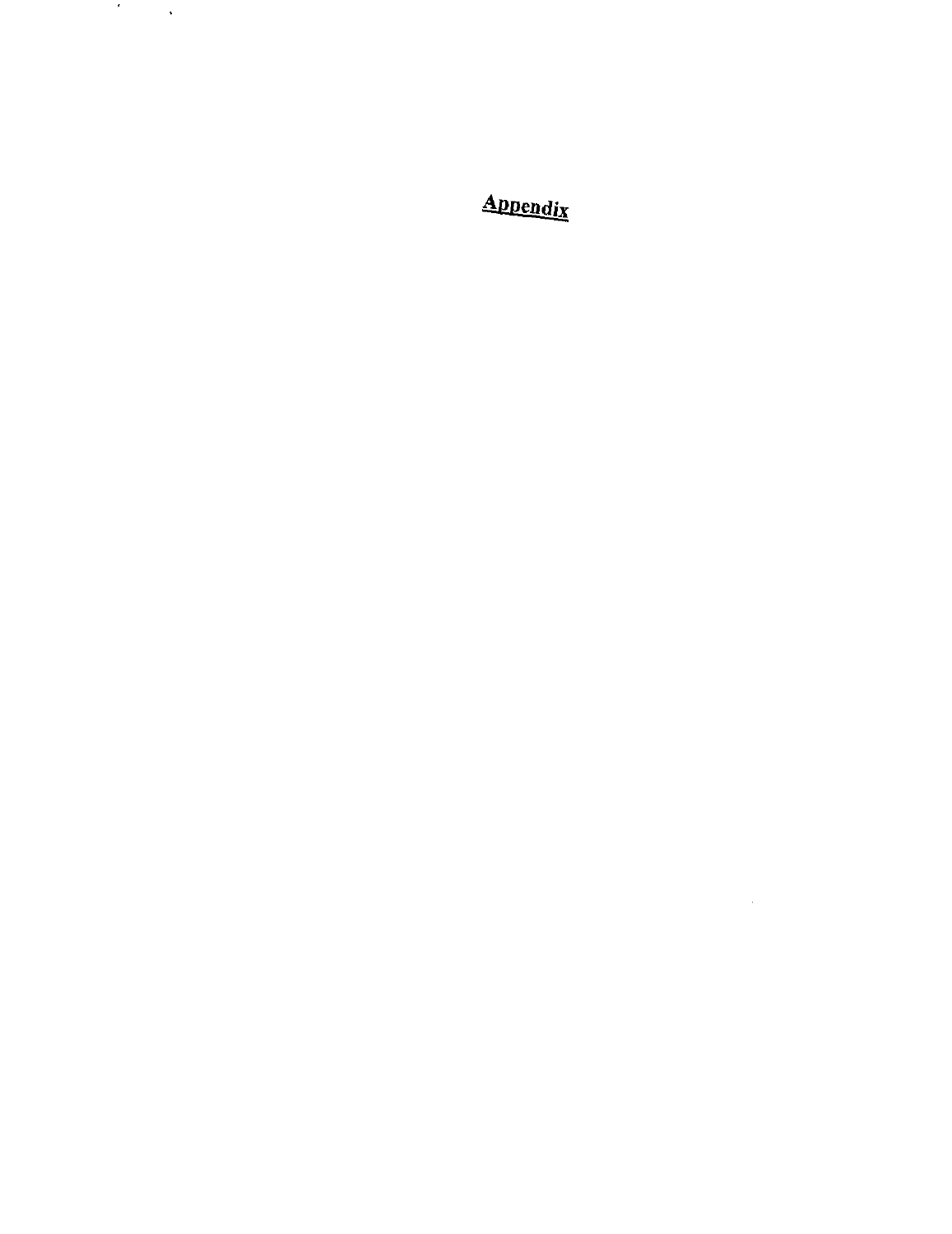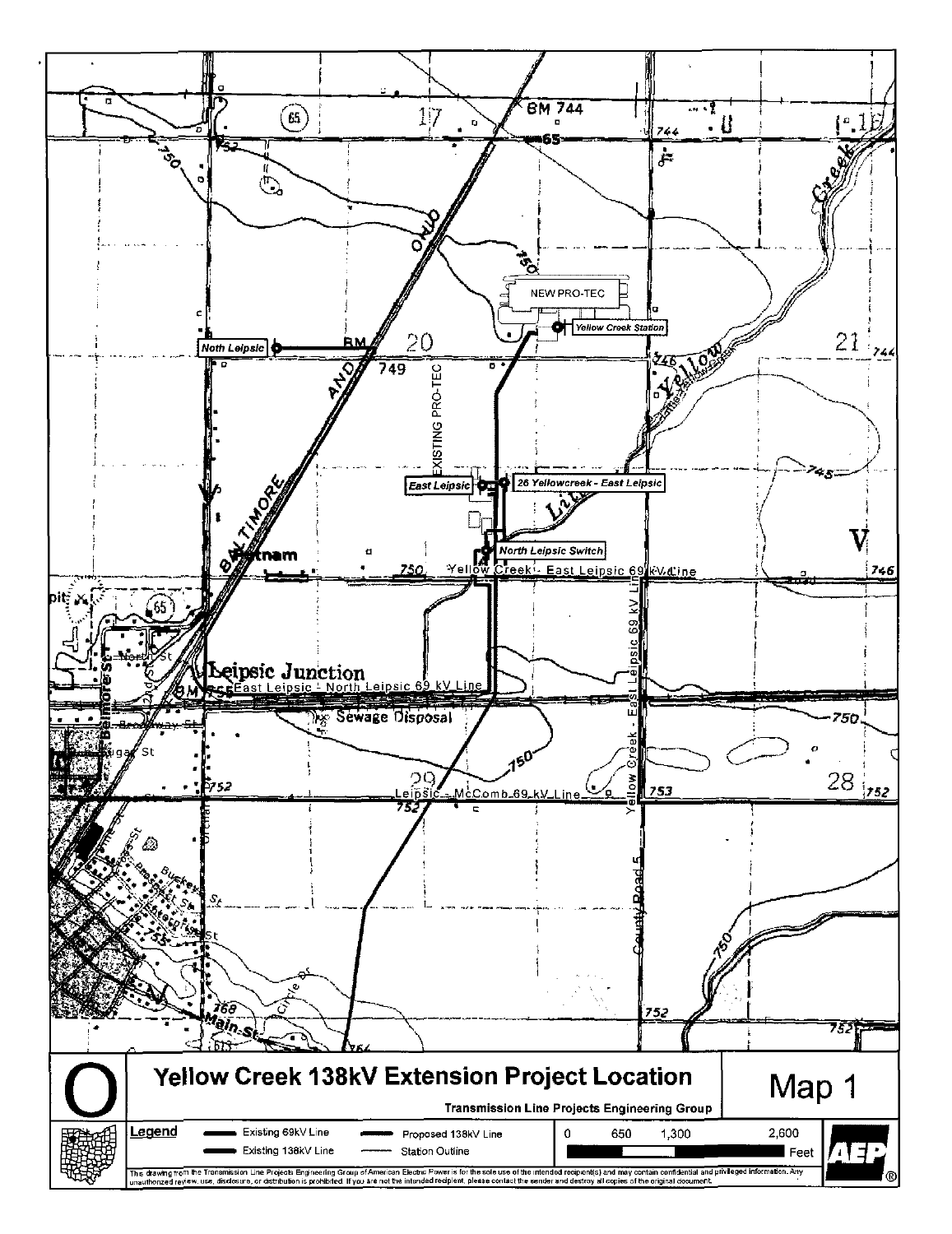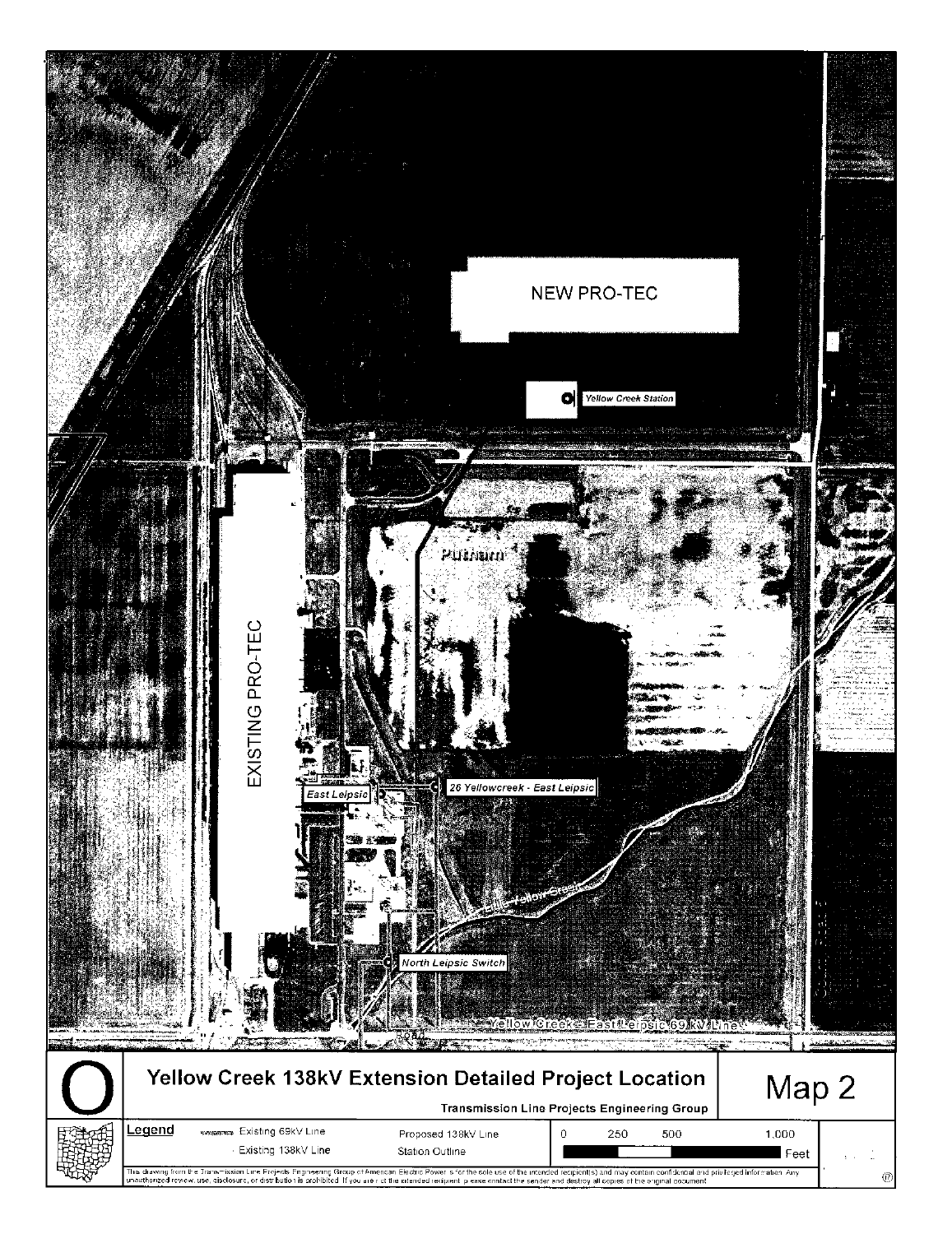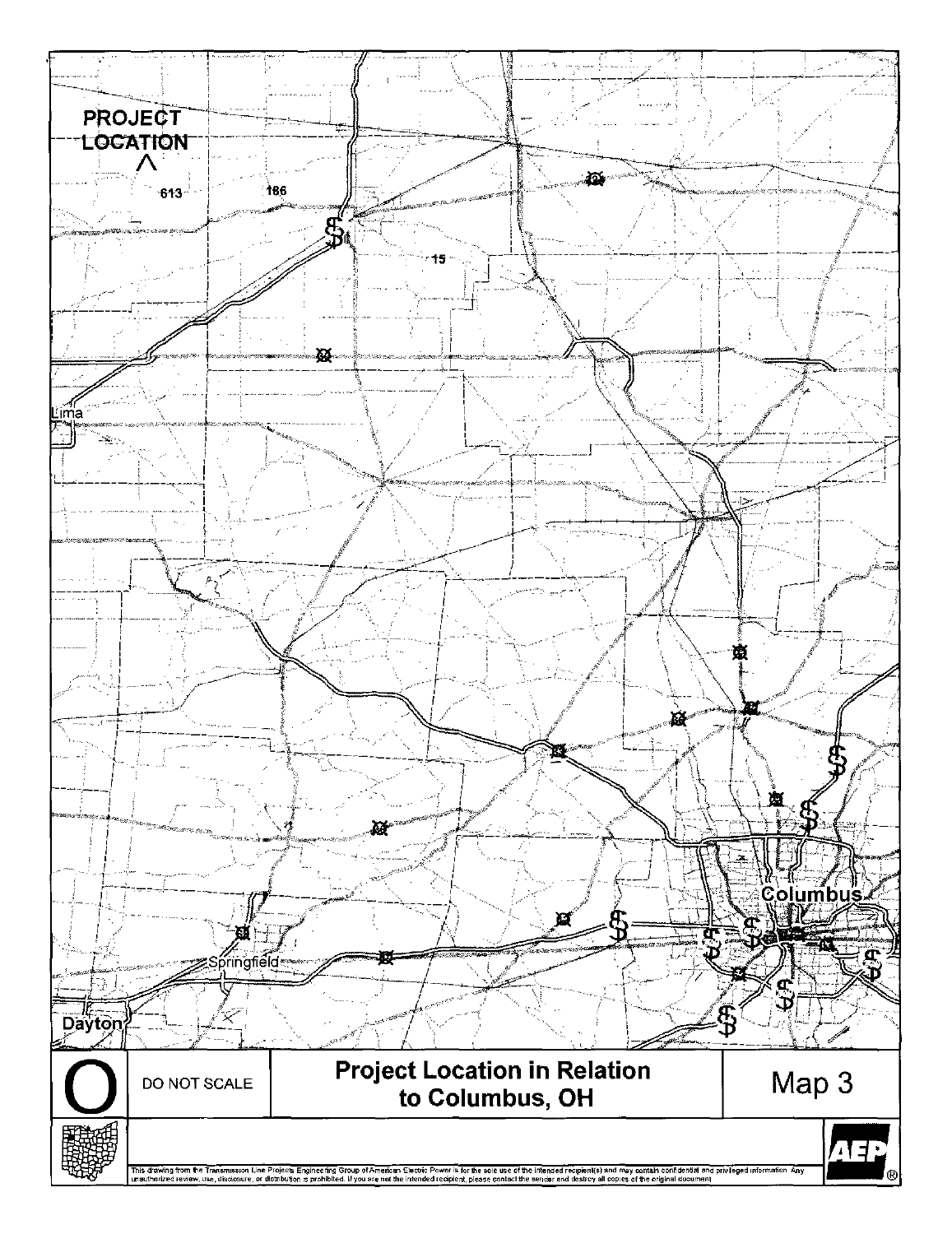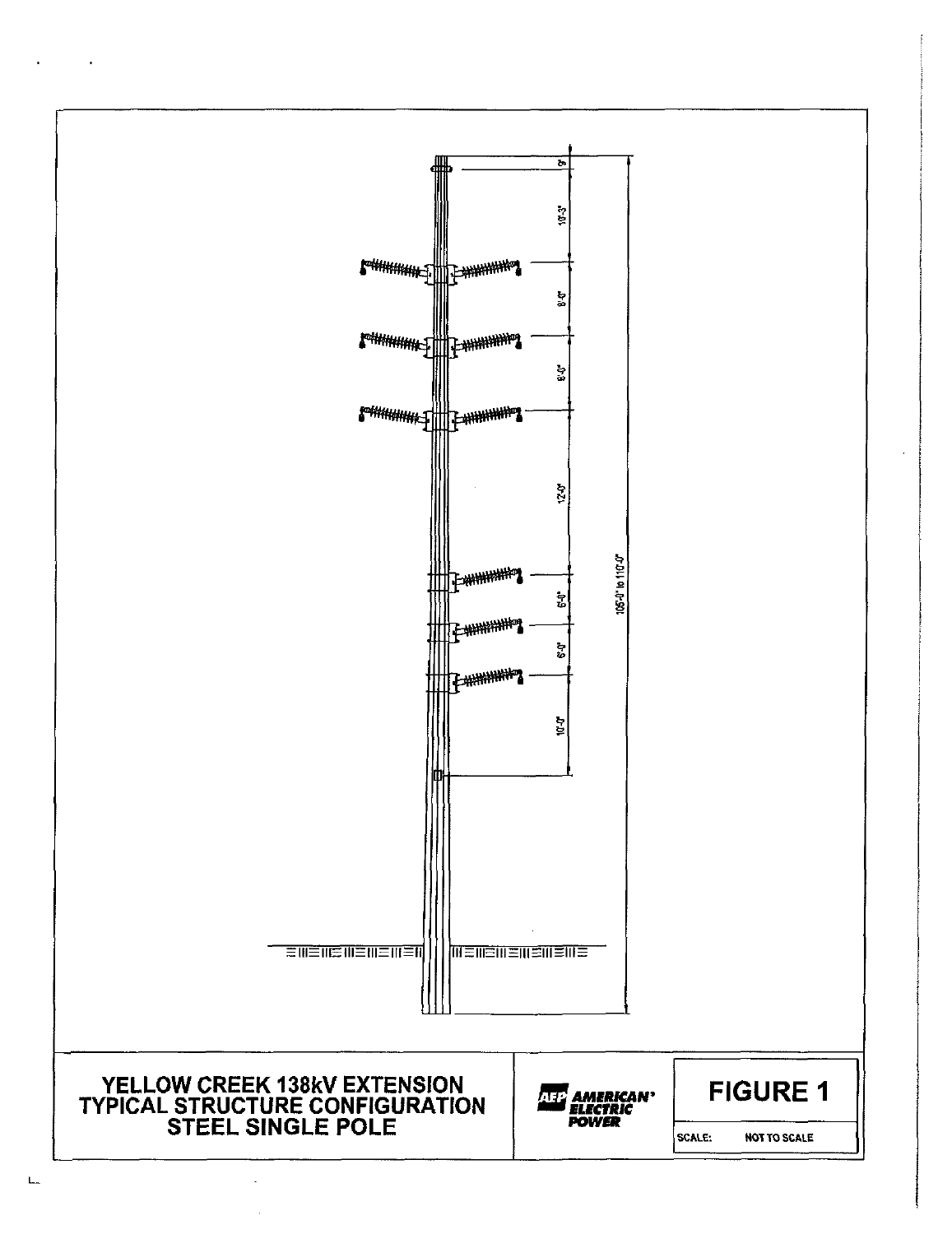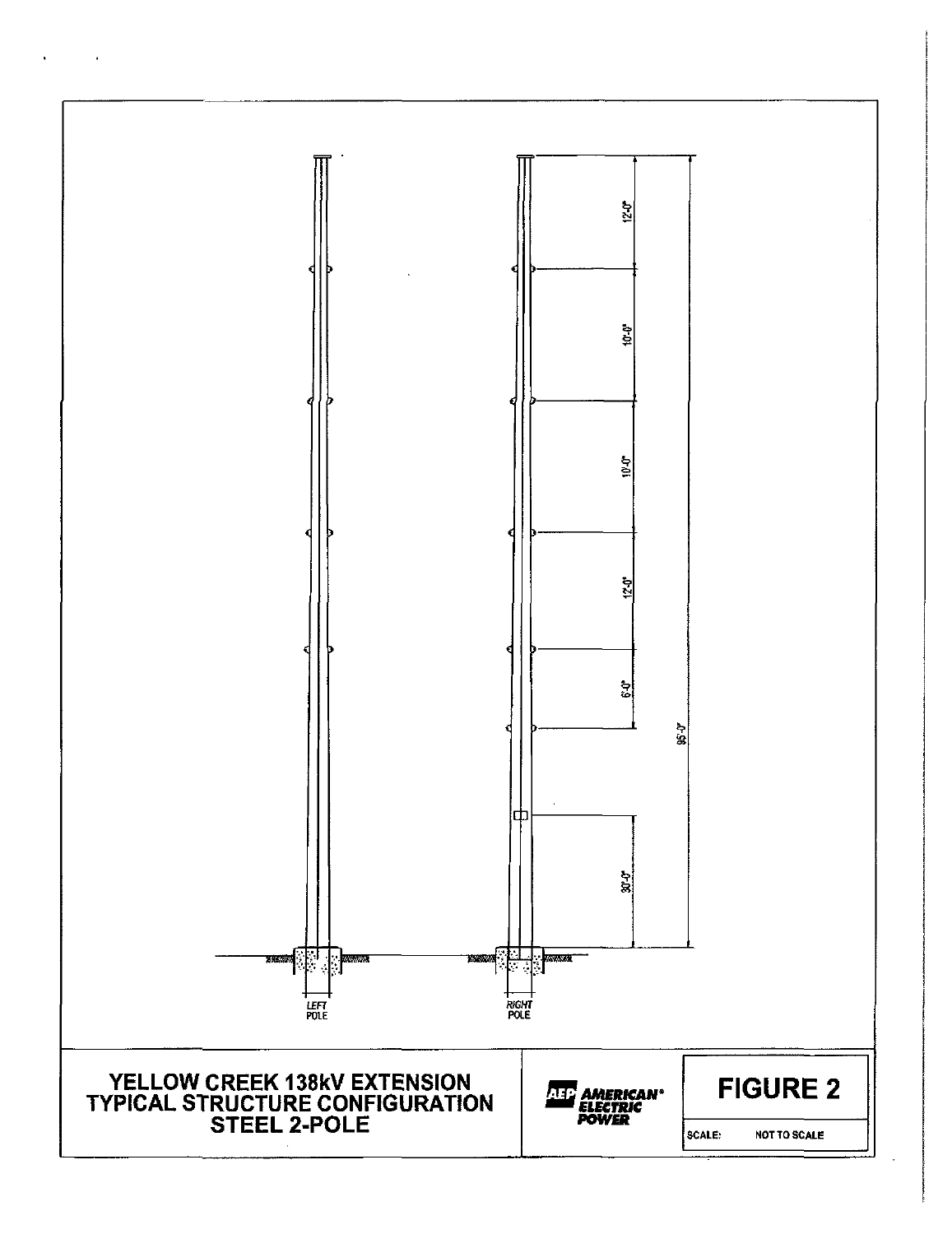

 $\overline{\phantom{a}}$ 



DIMENSION."A" - DOUBLE CIRCUIT - VERT. CONFIGURATION (STEEL POLE)<br>(UNDER EMERGENCY & NORMAL MAX. LINE LOADING) DIMENSION "B" - DOUBLE CIRCUIT - VERT. CONFIGURATION (STEEL POLE)<br>(UNDER WINTER NORMAL CONDUCTOR RATING)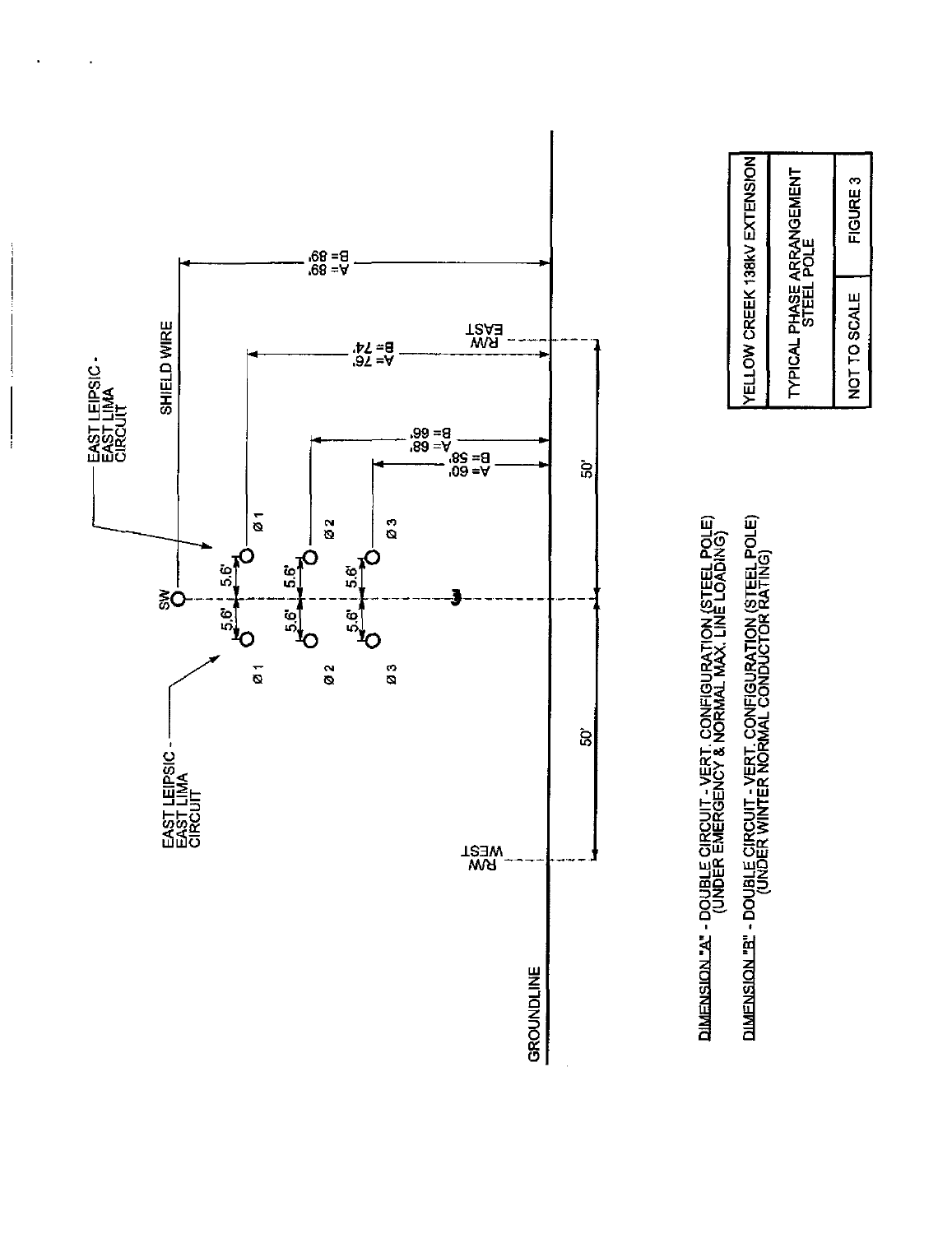

# Ohio Department of Natural Resources

folyne kasich. Governor i de analysis i de analysis i de analysis i de analysis i de analysis i de analysis in

Ohio Division of Wildlife David B. Lane, Chief 2045 Morse Rd., Bldg. G Columbus, OH 43229-6693 Phone: (614) 265-6300

July 28, 2011

Jessica Scott American Electric Power 700 Morrison Rd, Gahanna, OH 43230

Dear Ms. Scott:

After reviewing our Biodiversity Database, I find the Division of Wildlife has no records of rare or endangered species in the Yellow Creek 138 kV Extension project area, including a one mile radius, in section 20 of Van Buren Township, Putnam County, and on the Leipsic Quad (41728326). We are unaware of any unique ecological sites, geologic features, animal assemblages, scenic rivers, state wildlife areas, nature preserves, parks or forests, national wildlife refuges, parks or forests or other protected natural areas within a one mile radius of the project area.

Our inventory program has not completely surveyed Ohio and relies on information supplied by many individuals and organizations. Therefore, a lack of records for any particular area is not a statement that rare species or unique features are absent from that area. Although we inventory all types of plant communities, we only maintain records on the highest quality areas.

Please contact me at 614-265-6818 if I can be of further assistance.

Sincerely.

Debbie Woischke, Ecological Analyst Ohio Biodiversity Database Program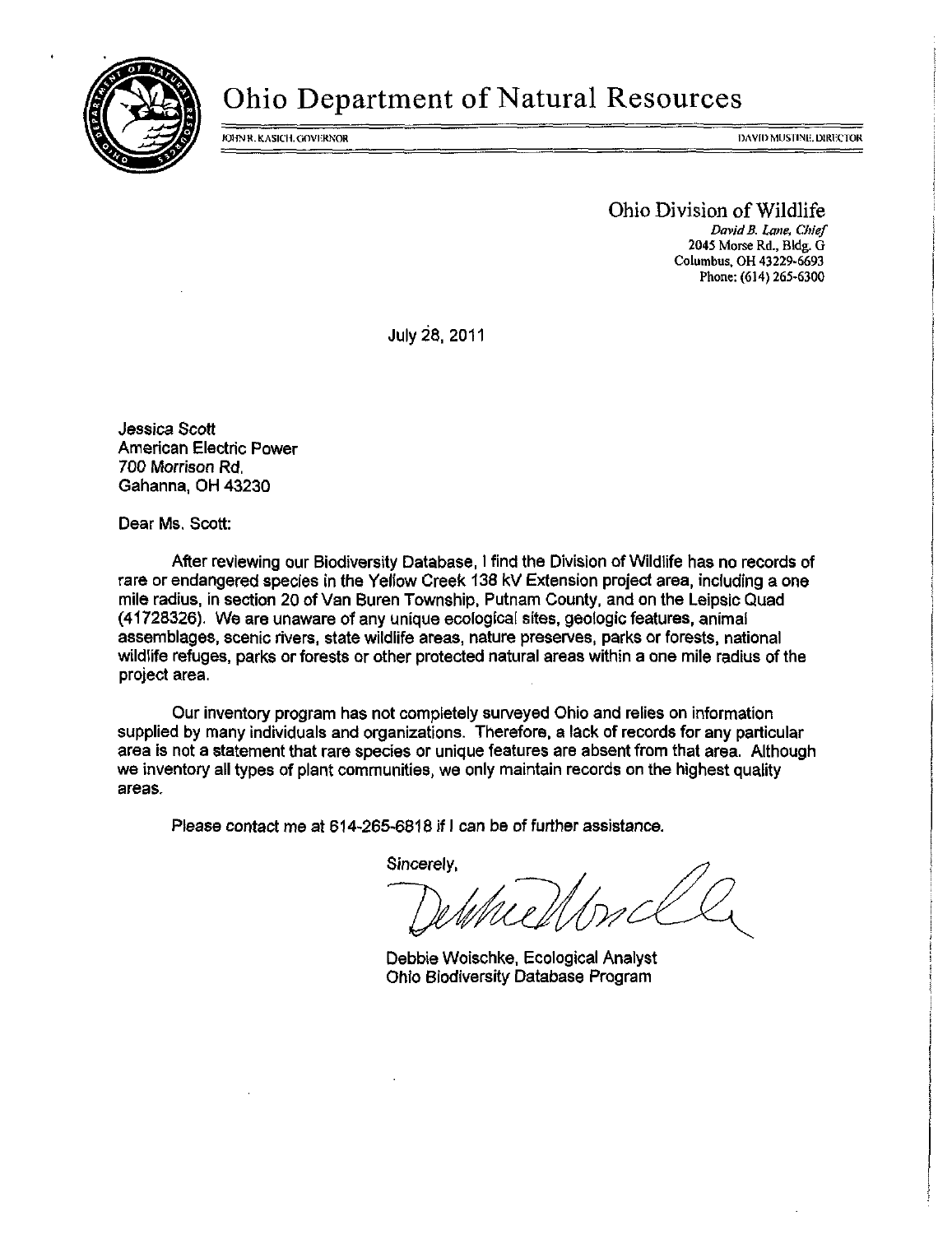AMBUCAN

American Electric Power 700 Morrison Road Gahanna, OH 43230

August 2, 2011

Mayor Kevin J. Benton Village of Leipsic, OH 142 East Main Street Leipsic, Ohio 45856

## Letter of Notification Yellow Creek 138kV Extension New Transmission Line

Dear Mayor:

In accordance with Chapter 4906 of the Ohio Administrative Code, American Electric Power is required to submit a Letter of Notification to the State of Ohio Power Siting Board whenever a substantial change is made to their transmission facilities.

American Electric Power is planning to build .42 miles of new I38kV Transmission Line for PRO-TEC Coating Company, due to the expansion of their facility in Leipsic, Ohio. The new transmission line will be located completely on PRO-TEC Coating Company property.

In compliance with Rule 4906-11-01 of the OPSB Rules and Regulations, we have prepared and filed the attached Letter of Notification. This Notification contains details on the structures, structure types and construction schedules and is hereby submitted for your information.

 $\frac{Cordially,}{\bigcirc}$  asically the off

Jessica L. Scott American Electric Power Transmission Line Engineering 614-552-1825

Enclosure

cc. Ohio Power Siting Board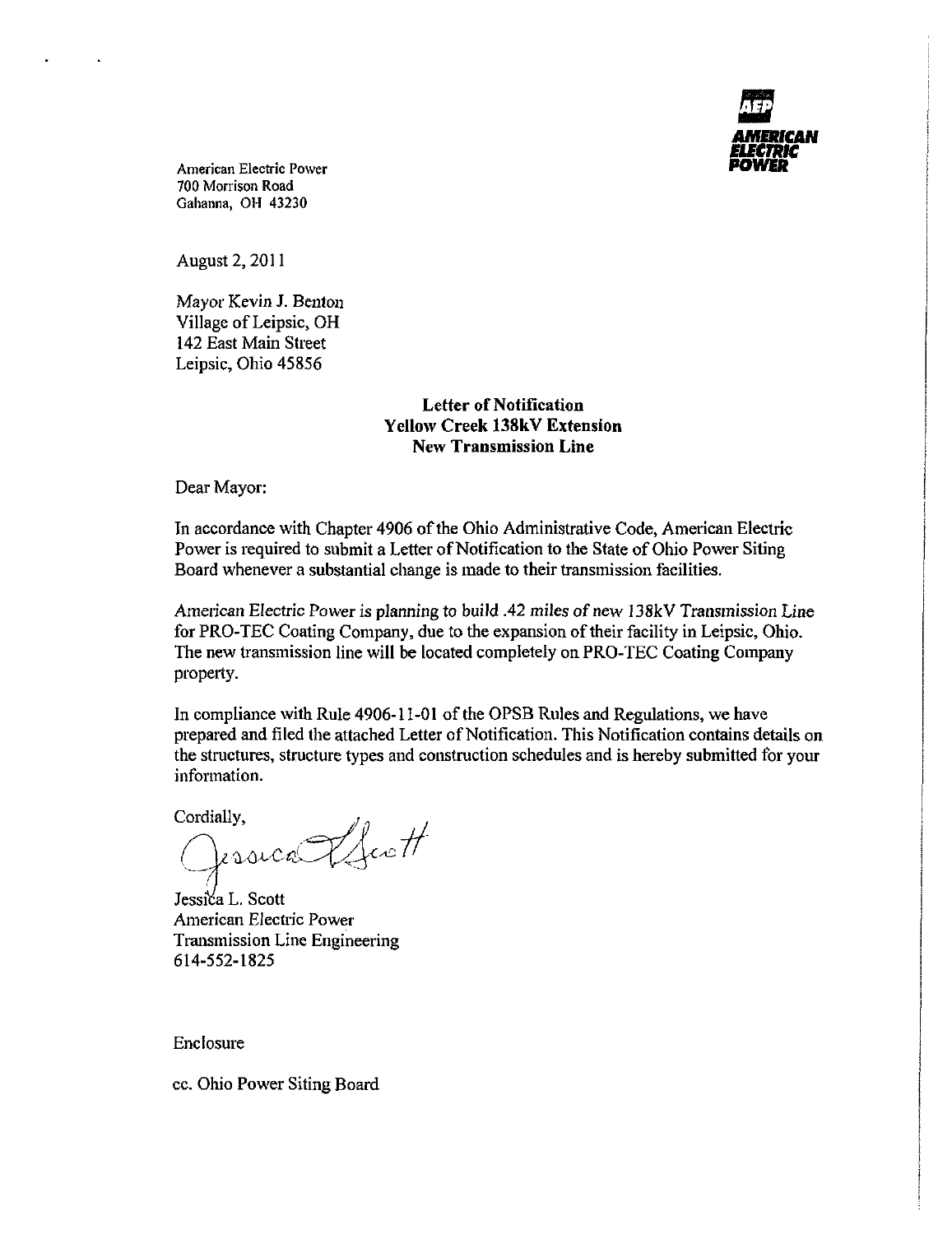

American Electric Power 700 Morrison Road Gahanna, OH 43230

August 2, 2011

Putnam County Commissioners John Love Travis Jerwers Vince Schroeder 245 E. Main Street, Suite 101 Ottawa, Ohio 45875

## Letter of Notification Yellow Creek 138kV Extension New Transmission Line

Dear Commissioners:

In accordance with Chapter 4906 of the Ohio Administrative Code, American Electric Power is required to submit a Letter of Notification to the State of Ohio Power Siting Board whenever a substantial change is made to their transmission facilities.

American Electric Power is planning to build .42 miles of new 138kV Transmission Line for PRO-TEC Coating Company, due to the expansion of their facility in Leipsic, Ohio. The new transmission line will be located completely on PRO-TEC Coating Company property.

In compliance with Rule 4906-11-01 of the OPSB Rules and Regulations, we have prepared and filed the attached Letter of Notification. This Notification contains details on the structures, structure types and construction schedules and is hereby submitted for your information.

Cordially,

 $Jessica/L/Scott$ American Electric Power Transmission Line Engineering 614-552-1825

Enclosure

cc. Ohio Power Siting Board